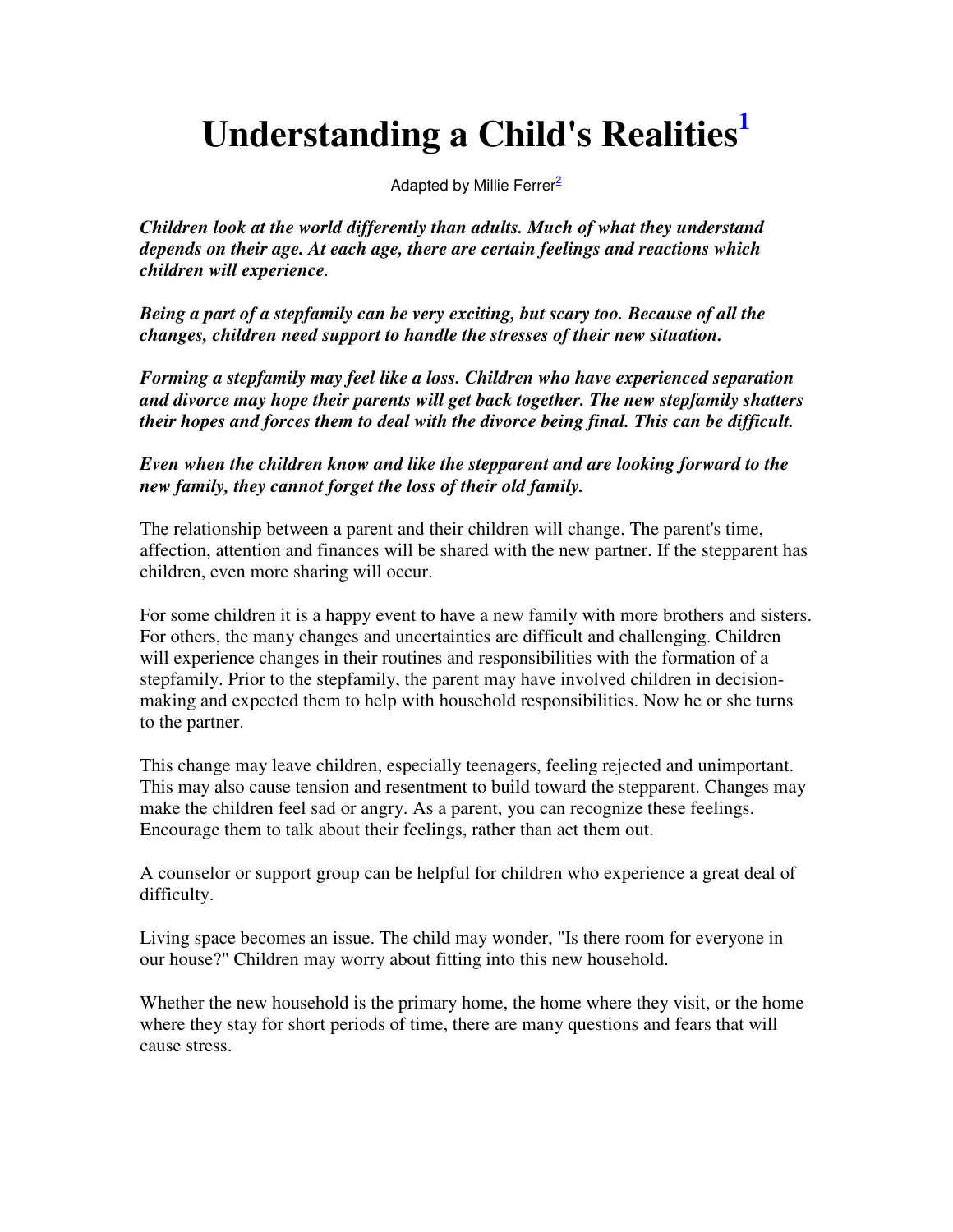Children need their own space. Making room for each child's belongings is important and will help the child feel more a part of the family. The space might be:

- a bedroom
- a drawer
- a closet
- a shelf, or even
- the corner of a room.

Personal and private space is especially important for children who visit part-time. They need to feel part of the household and not just a visitor.

Children need to be involved in planning and helping with family chores and daily activities. This too will make them feel more a part of the family.

Roles and rules will be challenged and changed when a stepfamily is formed. The addition of new family members brings confusion and conflict.

Two families with different habits and values must decide how to function. Decisions must be made about everything: schedules, eating routines and even recreational choices.

These decisions do not have to be made all at once.

If differences in styles and values between members of the new family are not discussed and dealt with, they will become constant sources of stress.

Deciding on "names" can be troublesome. Stepchildren often do not know what to call the stepparent.

- What does the stepparent want to be called?
- How does the parent feel about what the stepparent is called?
- Is the stepchild comfortable with the name?

Many names are possible. Sometimes the stepparent is referred to as:

- my other mother or father.
- my second mom or second dad.
- Mom or Dad.
- their first names.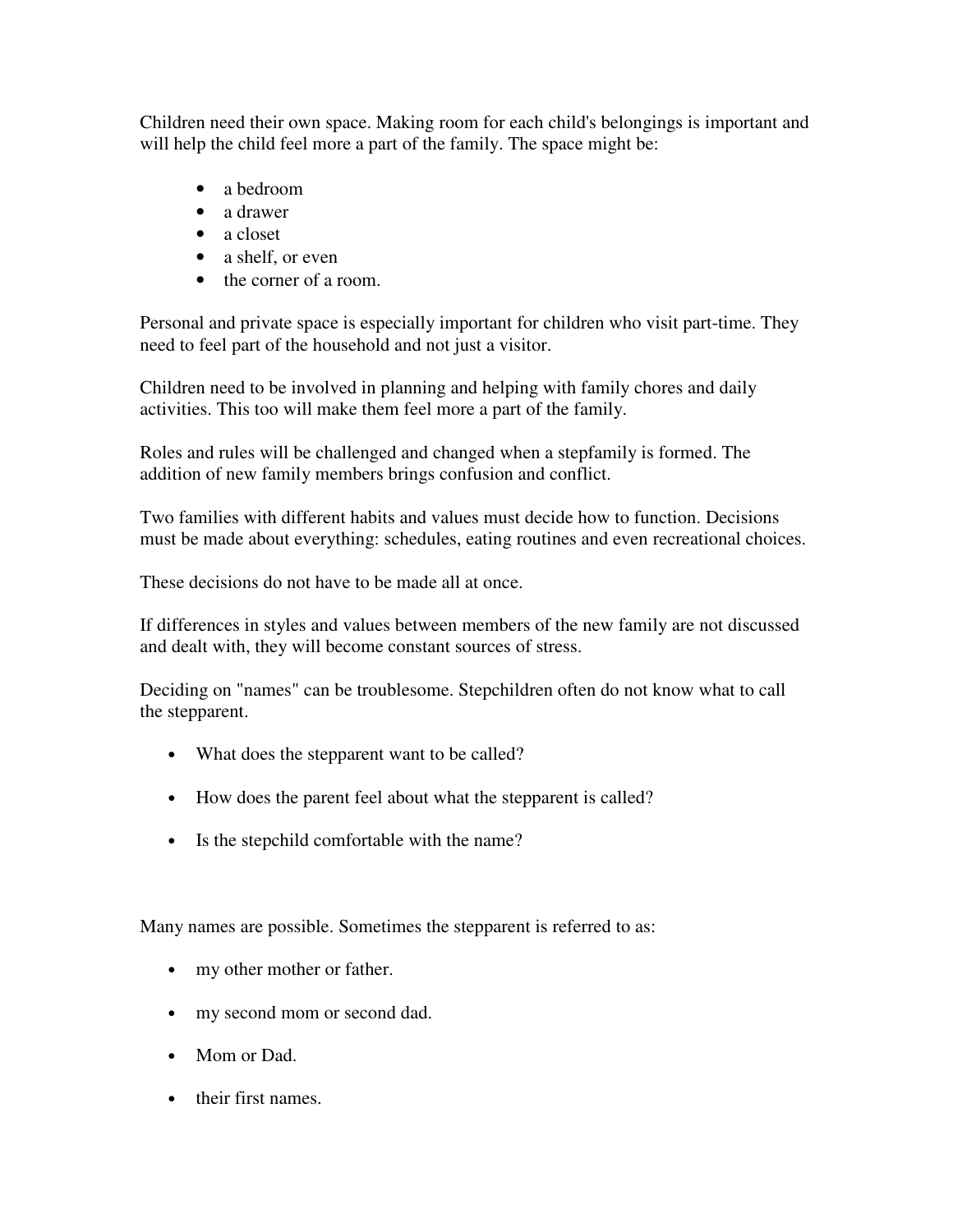Research shows the name used for the stepparent is no indicator of the quality of the relationship.

If the child seems a bit uncertain, it might be helpful to talk together to help the child decide. Communicating with the child and agreeing on a name comfortable for the stepchild and the stepparent is a positive step in building a new relationship.

Children also want to know what to call this new family. As Lesson 1 indicated, a family discussion and agreement on what to call your new family will be helpful to all family members. This means different persons can use different names and it is okay with everyone. Mutual agreement upon names for stepfamily members and for the family unit builds family unity and identity.

# **Changes Children Experience in Stepfamilies**

Stepfamilies vary greatly when it comes to the number and ages of children. With the addition of other children to the family, a child may experience a change in birth order. For example, the youngest child may become a middle child overnight.

An only child may become the oldest child with younger stepbrothers and stepsisters. This shift in birth order causes many changes for the child.

Sibling rivalry is common to all families, but the stepfamily will likely experience a great deal of conflict during the first 18 to 24 months. It takes time to work out the new relationships.

Children's ages are important in stepfamilies. Children at various ages respond differently to family changes. Research indicates that children ages 9 to 15 have the hardest time adjusting to stepfamily living. Children over 15 are concerned about a growing independence from the family. They might even welcome the thought that their parent will shift attention from them to a new partner.

It is important, therefore, for parents and stepparents to learn the developmental changes which naturally occur in children. Children of different ages require different approaches. Becoming knowledgeable of these natural changes will help you cope and not feel responsible for all the conflicts that occur.

### *Young Children*

They may experience guilt over the breakup of the first family, fear the loss of a parent, or may spend time thinking about putting Mommy and Daddy back together. To them, nothing is ever final.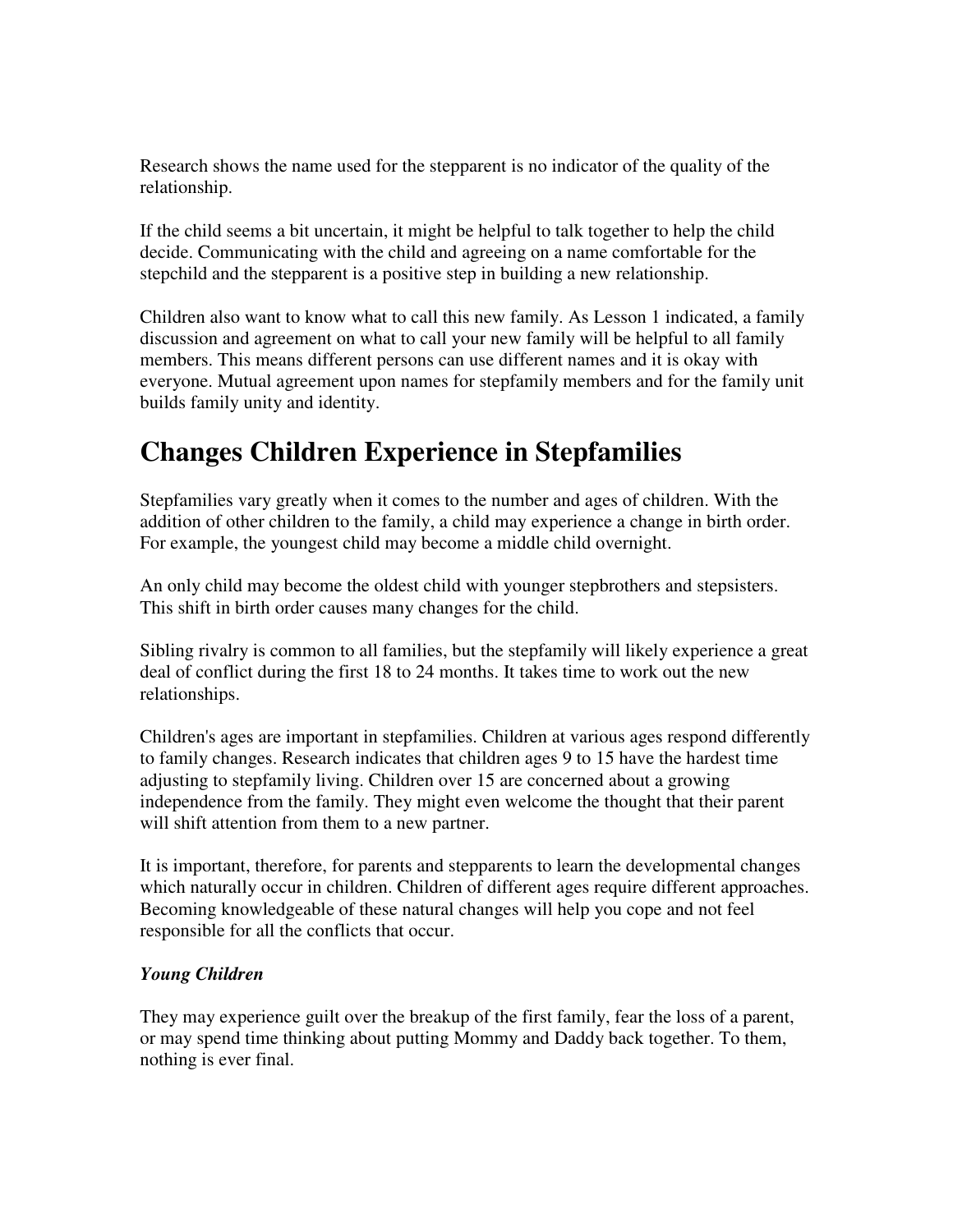Yet, young children adapt to stepfamilies with fewer conflicts and less hassles than older children. They tend to adjust easily to two homes and two sets of rules.

However, it is not unusual for young children to revert to baby-like behaviors. This happens when they are under stress or their schedules are disrupted. They may cry more. They may not sleep through the night. They may cling to a parent. To help young children:

- Talk about what is happening in their lives and what they should expect.
- Use both simple language and explanations.
- Reassure the children that both parents love them.
- Try establishing a routine. Young children need things that are predictable. Prepare children for changes in the routine ahead of time. Talk to them about details. For example, tell your child that a step-sibling will be coming to dinner tonight. Tell your child what your family will do while the step-sibling is there. If the two are both young, talk to your child about sharing toys and playing together.
- Let the child know it is okay to love the stepparent. A child should not be forced to choose between parents, stepparents, or other important people in their lives. This can be very difficult for the child.
- Remember that crying and clinging are normal for young children who are confused and upset. Comfort and reassurance are important in helping them adjust.

### *School-aged Children 6 to 12*

They express their feelings more openly than younger children. School-aged children tend to sense family tensions very easily. The following behaviors may be signs they are having difficulties dealing with the changes:

- Having problems in school.
- Doing poorly in subjects in which they normally do well.
- Isolating themselves from friends.
- Withdrawing from activities.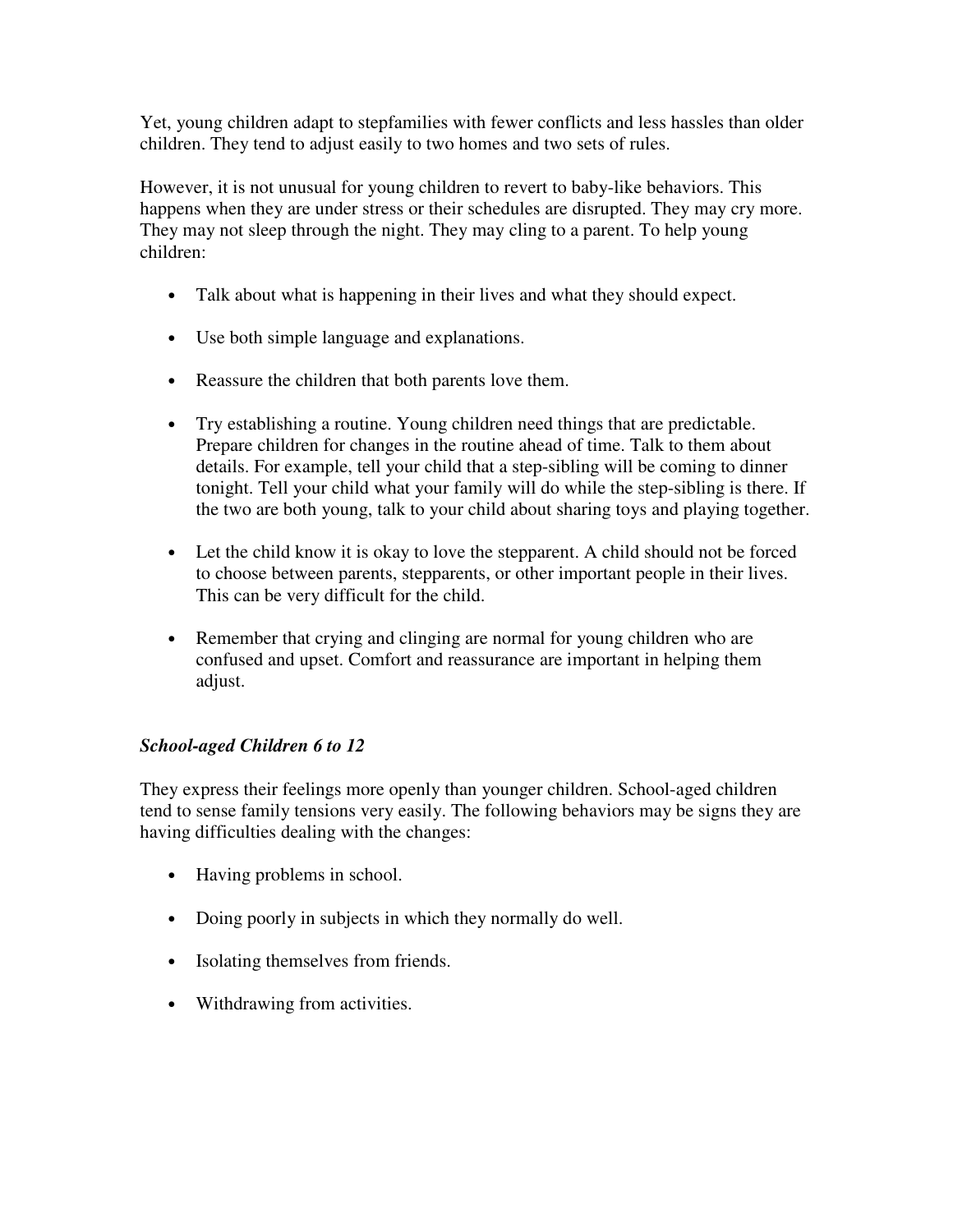Encouragement from parents and stepparents will help children talk about their problems and fears.

To help school-aged children:

- Involve them in family discussions and decisions whenever possible. Tell children about plans that affect them.
- Make sure children understand and know they did not cause their biological parents to separate or divorce.
- Let your children know even though you get angry at them for their actions or behavior, you still love them. Help them understand that you will accept their feelings, but not their behavior.
- Keep plans and promises you make with your children. This helps them feel more secure.
- Invite your children to share their thoughts and feelings. Listen to them and reassure them their feelings are okay.

### *The Teen Years*

They can be stressful in any family. Teenagers are learning to break away and become more independent. They often switch back and forth between wanting to be looked after and wanting to be independent.

Conflicts with stepparents are more common with teens than with younger children. Now that there is another adult in the family, teenagers may feel they are being pushed back into childhood. This can cause resentment toward the stepparent.

The parent and stepparent should try to involve teens in many family decisions. When a teenager's responsibilities are changed, it should be discussed.

For instance, if the teenager is no longer expected to babysit their natural brothers and sisters, the parent and stepparent should talk to him or her about the reasons for the change. If teens feel their contributions to the family and opinions on family matters are valued, it will help reduce the number of conflicts.

Teens turn to their peer group for support rather than parents or other family members. Teens may never establish a close relationship with stepparents. This distant relationship does not mean you have failed as a stepparent or as a family.

Resist blaming yourself for the lack of a meaningful relationship with teen stepchildren. This is often a stepfamily reality.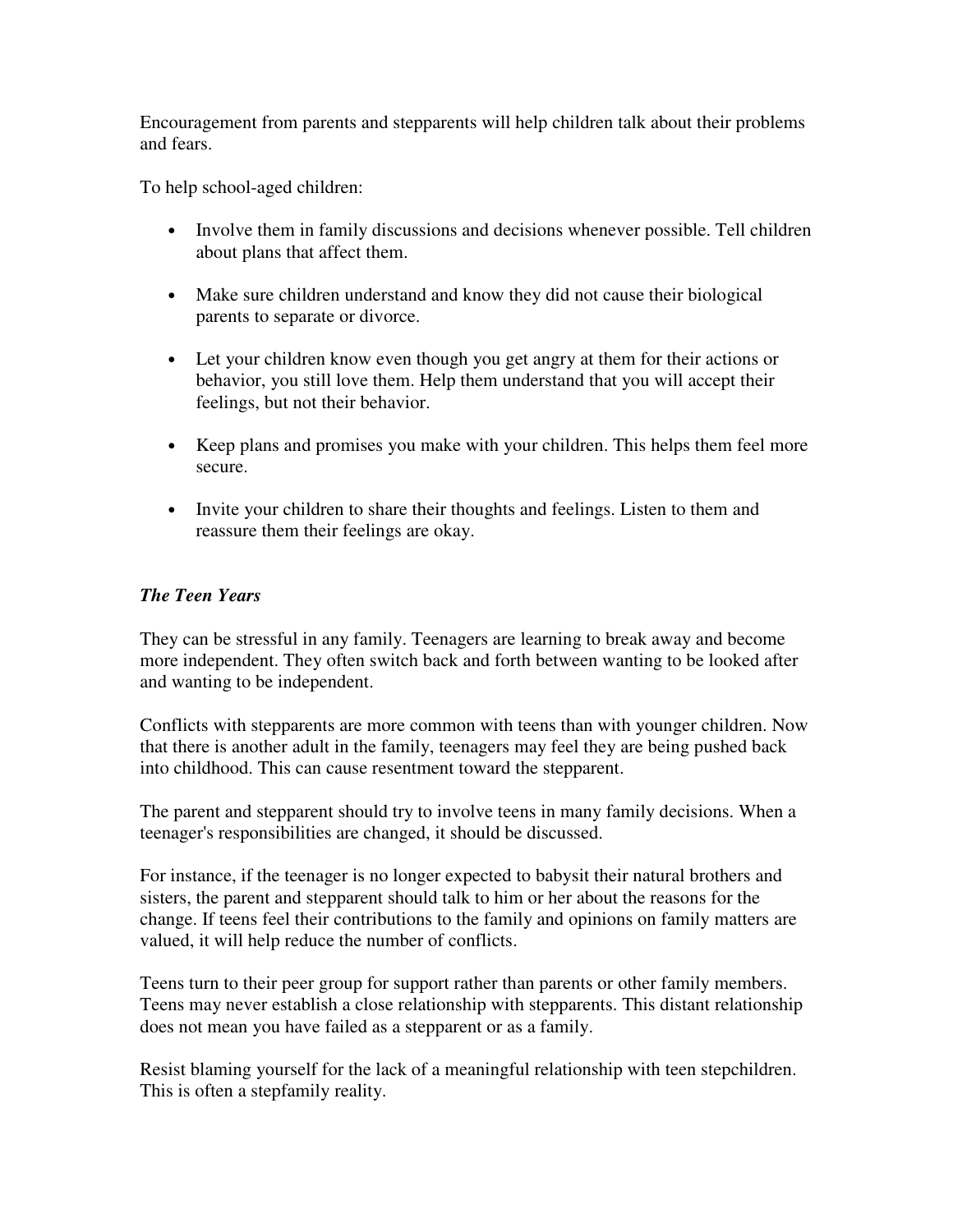Stepfamilies with teens will benefit if:

- Teens are given the option to be involved or not involved with the step-family. Allow teens the opportunity to help define their role and expectations in certain stepfamily activities. For instance, they may have no interest in going to a school activity for a step-brother or step-sister. Forcing the issue might create more conflict than family unity.
- Teens are included in decision-making and establishing stepfamily roles and rules. This will help them feel important and valued.
- Teens are given time to themselves. Try not to shower them with attention and affection. They will only resent it.
- Teens are given privacy. They can be assured that biological or step-siblings or parents will not bother their things and will honor a closed bedroom or bathroom door.
- Teens are encouraged to share their viewpoints and observations on family issues.

Accepting these views and feelings is important. However, it doesn't mean parents and stepparents have to accept certain behaviors.

# **Accept the Fact that Parenting Stepchildren is Different**

Studies rank child rearing among the highest sources of difficulty in stepfamilies. Conflict and stress will exist regardless of the ages of the children, but they can be reduced by:

- Allowing children the opportunity to vent their frustrations.
- Keeping promises and plans which involve the children.
- Developing consistent expectations for behavior.

Disciplining children is hard. Disciplining stepchildren is even harder. In most stepfamilies, two systems of discipline must be combined and adjusted. This situation is especially true when there are older children or teenagers familiar with one particular approach. Making discipline changes and establishing new roles and rules in a stepfamily is no easy task and will take time.

Stepparents are advised to leave much of the disciplining up to the biological parent at first. The stepparent's role is to support the partner in discipline situations.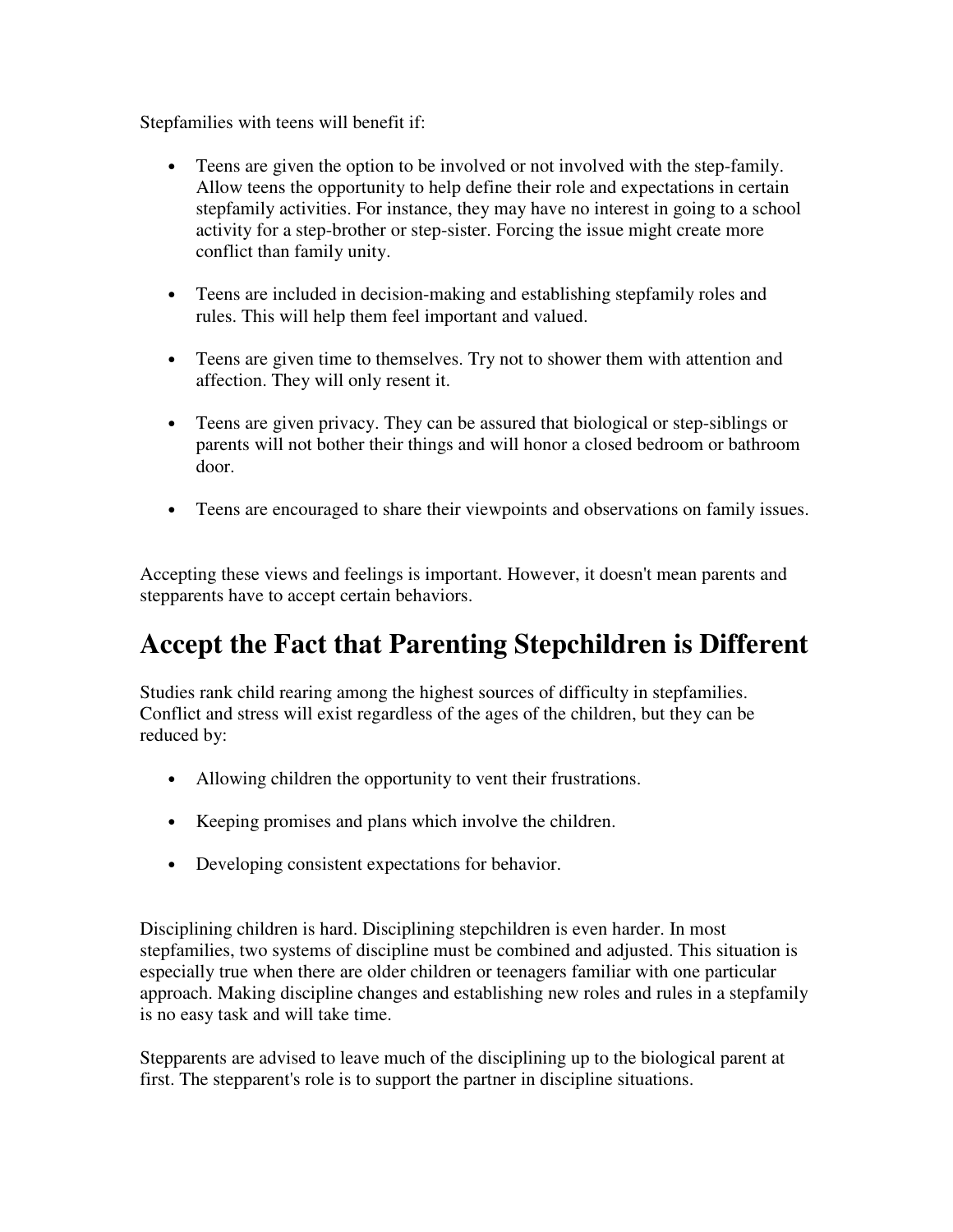Time is needed for children to learn to respect and trust a stepparent before accepting discipline from them. The stepparent and parent also need time to discuss their differences on child discipline. They need to agree on what will work best for them.

However, if a stepparent is left alone with the stepchildren, the stepparent needs to discipline. This will be more effective if the biological parent, prior to leaving, has transferred authority to you with the children present.

For example, "Jan and Scott (children), you know that I will be gone for five days. While I'm gone, we have agreed that Susan (stepparent) will be in charge. If there is a problem while I'm gone, Susan will handle it."

The stepparent should also respond to stepchildren's misbehavior directed at them. If a child makes a mess of the stepfather's personal desk drawer, the stepfather should respond and not wait for, or expect, the parent to discipline.

# **Present a United Front**

Just as in any family, dealing effectively with discipline requires a unified approach. Parents and stepparents must reinforce each other and be consistent with their discipline practices.

Children who are able to use one adult against the other will soon have control of the situation. If the rules and consequences have been agreed upon by everyone, the whole family will feel more secure.

The lives of children in stepfamilies are much like life in any family. The changes that occur when a stepfamily is formed bring opportunities to grow and learn. A parent and stepparent who care and can talk things out together and with the children are taking the necessary first steps for building a strong stepfamily.

# **Some Activities**

### **1. Sharing Family Chores**

Dividing household chores equally among family members helps children to learn responsibility.

This activity makes sure children get to do every chore at least once. This is a fair way to distribute chores and a good way to introduce children to all household tasks.

You will need a cookie jar or screw top jar, red and blue construction paper, and pencils or pens. Schedule a family meeting to: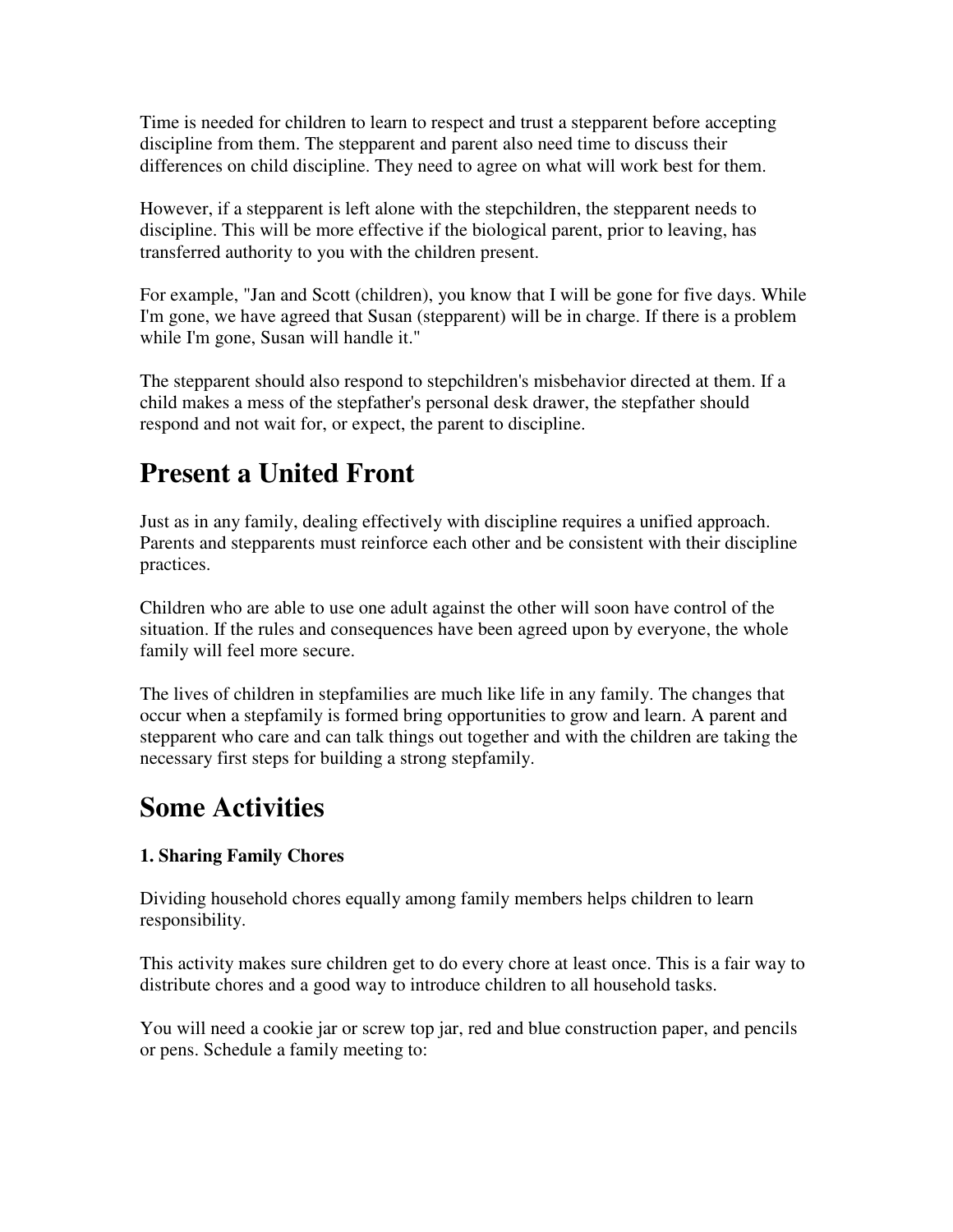- o Make a list of chores (inside and outside) which family members can help do.
- o Mark a "W" next to weekly chores.
- o Mark a "D" next to daily chores.
- Cut construction paper into "chore" strips. Write one daily chore on each red strip and one weekly chore on each blue strip. Put chore strips into the jar. Have the family decide how long each chore-duty period should be (one week, two weeks or a month).
- Decide how many slips of each color family members should draw for each chore-duty period. Discuss how the number of individual assignments should reflect the different ages and abilities of family members. Your family may agree to make a separate jar for the very young children filled with easier tasks.
- Have family members draw from the jar at the beginning of each chore-duty period.
- Review each person's chores to make sure the more time-consuming and strenuous chores are distributed fairly.
- At the end of each chore-duty period, evaluate the process and repeat the drawing. You may decide to assign chores for longer periods so that family members develop more expertise on the job.

### **2. Building a Sense of Belonging**

Think about how many people there are in your stepfamily. The actual number may vary as noncustodial children visit and custodial children go to visit the other parent.

- Think about the names of all these people, both first and last names, and what the parents/stepparents are called by the different children. List all of these names on paper.
- Using a large piece of paper and markers or crayons, draw a house with enough spaces for "rooms" to include all the family members listed. If custodial children share rooms with noncustodial children when they visit, put their names in the same room.
- Include noncustodial children's names to show they are sometimes a part of the household. Use whole names of each family member in their "room." In the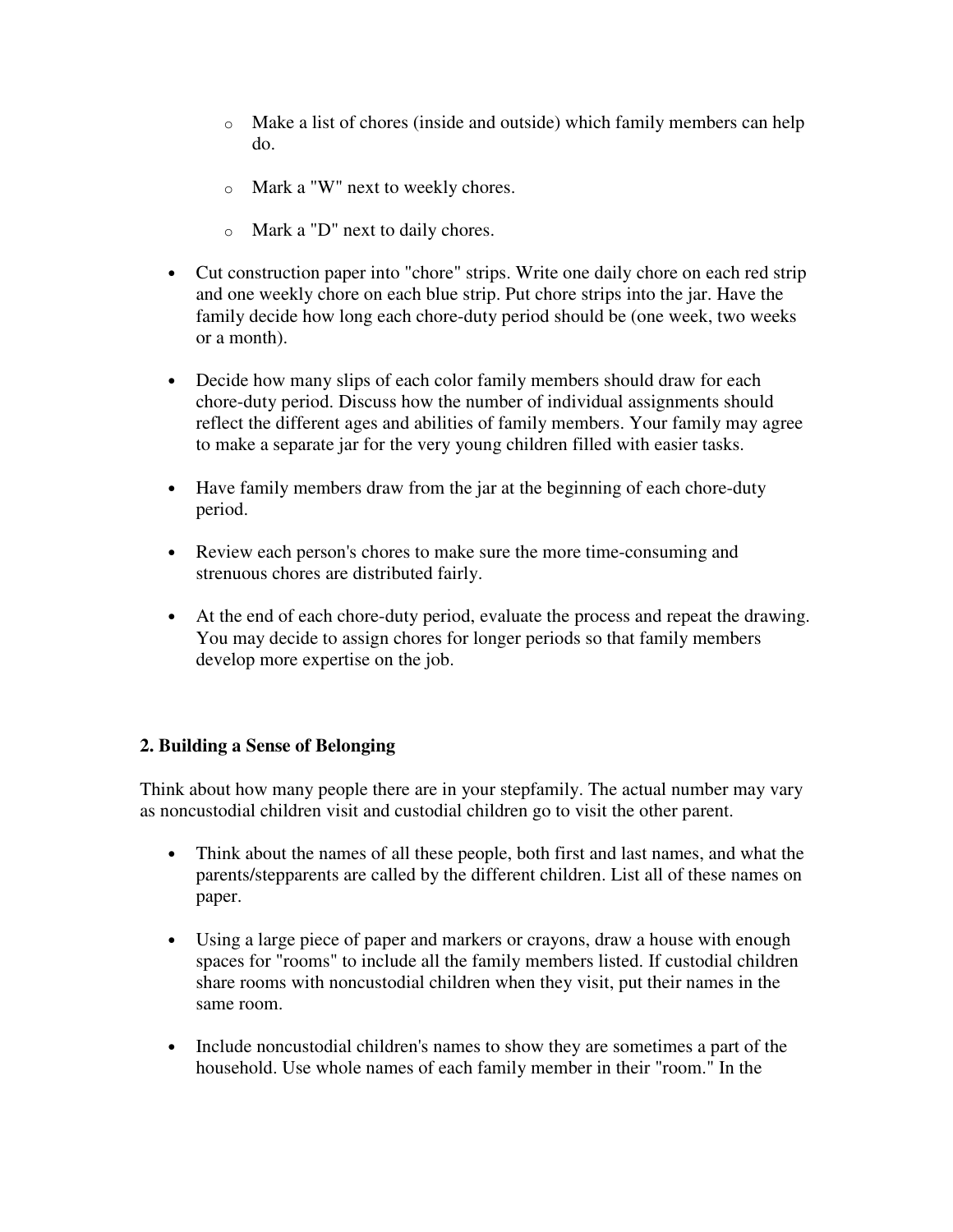parents' room, put in parentheses what they are called by both the noncustodial and custodial children.

• After placing everyone in his or her "room", place the stepfamily name on the roof or under the picture of the house so everyone is included (i.e.,"The Brown/Smith Family"). Next, stepfamily members draw in their favorite possessions in their own rooms. The completed picture can be placed on the refrigerator or in a special place.

### **3. Determining Family Rules**

Family rules can be a special challenge in stepfamilies. Rules may have been different in previous families. Some children move back and forth between two households with different rules.

This activity will help stepfamilies clarify family rules and increase the likelihood that all family members will understand them.

- Make a copy of the worksheet on Page 8 for each family member, or write out the questions so that each person can independently answer the questions. Follow the directions on the worksheet. (If you have young children, you might want to do the worksheet and discuss it at a level appropriate to the children's understanding.)
- After everyone has finished the worksheet, discuss your answers as a stepfamily. This needs to be done in an accepting and understanding way. Remember that people are sharing the way they see things.
- After each person has an opportunity to share, discuss the differences. If these differences are few, try to agree about what you want the rule to be.
- If there are many differences of understanding, work on only one easy rule now and schedule time to talk about and work out others at later times. Be sure to schedule a specific time and honour that commitment.

It is important that parents let the children know it is acceptable to have one set of rules at one house and another set of rules at another.

## **Acknowledgements**

The activities were taken from *Renew for Strengthening Stepfamilies*, a five-part publication by Stephen F. Duncan and Geneva Brown, Montana State University Extension Service.

Thanks to the following persons who reviewed this lesson: Betsy Bergen. Flo Biehl, Charlotte Shoup Olsen and Deanna Soll.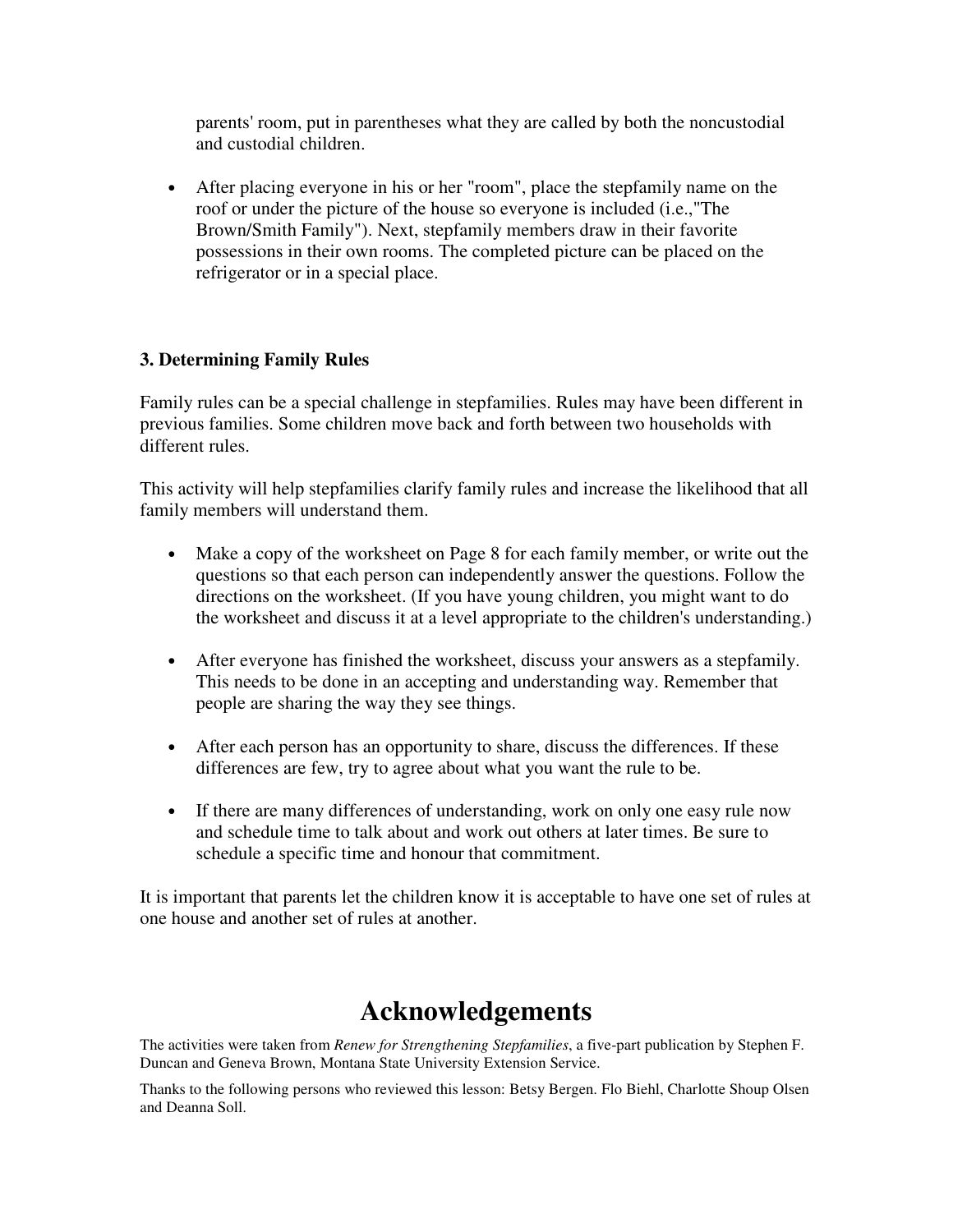Thanks to Paula Seele and Karen Hunter for layout assistance and graphic design.

Prepared by M. Gayle Price, Area Specialist, Family and Consumer Sciences, K-State Research and Extension, Kansas State University.

*Stepping Stones for Stepfamilies* was supported by a grant from the United Methodist Health Ministry Fund, Hutchison, KS.

### **References**

Bosch, Geraldine, D. R. Gebeke, and C. M. Meske. *Stepping Together*. Fargo, ND: North Dakota State University Cooperative Extension and The Center for Parents and Children, 1992.

Burt, Mala. *Stepfamilies Stepping Ahead: An Eight-Step Program for Successful Family Living*. Lincoln, NE: Stepfamily Assoc. of America, Inc., 1989.

Currier, Cecile. *Learning to Step Together, A Course for Stepfamily Adults*. Lincoln, NE: Stepfamily Association of America, Inc., 1982.

Duffin, Sharyn R. *Step Parenting, Succeeding as a Family*. Raleigh, NC: North Carolina Cooperative Extension Service, HE-398-1, 1993.

Duncan, Stephen F. *The Remarried Family: Meeting the Challenge*. Auburn University, Alabama: Alabama Cooperative Extension Service, HE 607-a, 607-c, 607-e,607-f, 607-g, 1992.

Duncan, Stephen, and Geneva Brown. *Renew for Strengthening Stepfamilies Series*. Bozeman, MT: Montana State University Cooperative Extension Service.

Einstein, Elizabeth, and Linda Albert. *Stepfamily Living Series* (4), 1983.

Einstein, Elizabeth, and L. Albert. *Strengthening Your Stepfamily*. Circle Pines, MN: American Guidance Services, 1986.

Lewis, Helen Coale. All About Families the Second Time Around. Atlanta, GA: Peachtree Publishers, Ltd., 1980.

Smith, Charles A. *Responsive Discipline*. Manhattan, KS: Kansas State University Cooperative Extension Service.1993.

Strzok, Bererly J. *Stepfamily Series, 1 through 4*. Durham, NH: University of New Hampshire Cooperative Extension Service, 1984.

Visher, Emily. *Stepping Ahead*. The Stepping Ahead Program. Lincoln, NE: Stepfamily Association of America, Inc., 1988.

Visher, Emily B., and J. S. Visher. *How to Win as a Stepfamily*. New York: Dembner Books, 1982.

Visher, Emily B., and John S. Visher. *Stepfamilies: Myths and Realities*. Secaucus, NJ: Citadel Press, 1984.

Winckler, Judith J. *Building Strong Stepfamilies Series, 1, 3, and 7*. Binghamton, NY: Cornell Cooperative Extension Service, Broome County, 1992.

#### **Footnotes**

1. This document is FCS2171, one of a series of the Family, Youth and Community Sciences Department, Florida Cooperative Extension Service, Institute of Food and Agricultural Sciences, University of Florida. Original publication date October 6, 2000. Reviewed March 2007 by Heidi Radunovich, Assistant Professor, Family, Youth and Community Sciences. Visit the EDIS Web Site at http://edis.ifas.ufl.edu.